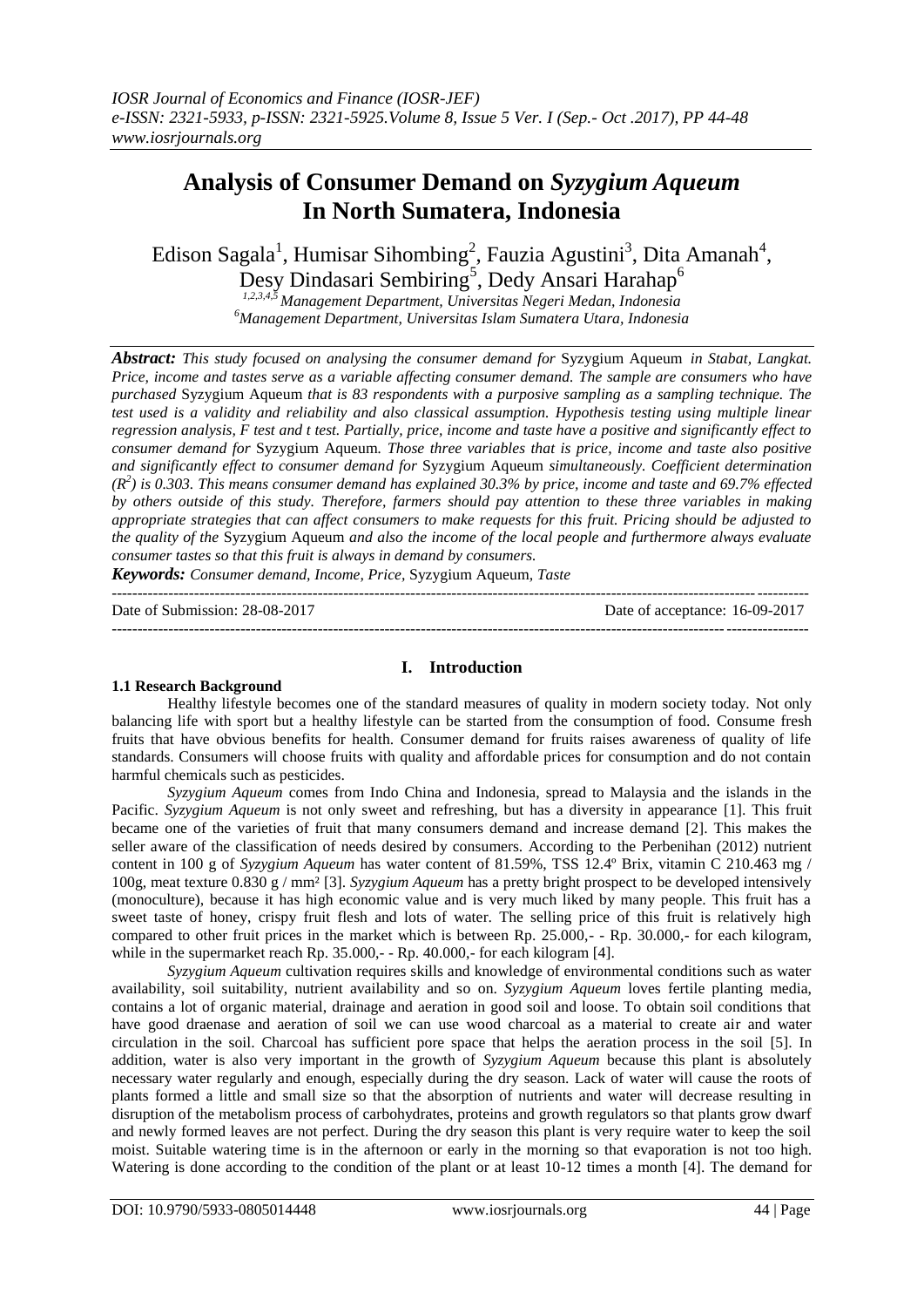*Syzygium Aqueum* is increasingly because sweet taste and easy care. This plant is suitably developed in pots so it does not require a large area [6].

Demand in the economy is the amount of goods or services that consumers want and can afford to buy in certain periods and circumstances. There are several factors affecting demand that is the price of the good itself, the price of other related goods, the level of income, the consumer's appetite, the expectation. In economic theory, price is the amount paid by the buyer to the seller in which the buyer obtains certain goods or services for the payment. Price is also said to be the value of certain goods or services that are generally expressed in units of currency [7]. Demand for a particular item will be more if the price of the goods decreases. Conversely, if the price of a good rises, then the demand will decrease [8]. Income is also a factor affecting demand. Income are all distributive transactions received by a household.[9]. The effect of income on demand is positive. Increased revenue will lead to increased demand and reduced demand due to declining revenues [10]. In addition to price and income, demand can also be influenced by taste. Tastes are one aspect of fruit quality in addition to texture and flavor [11]. Consumer demand arises because of the fulfillment of needs, tastes and satisfaction to be achieved [12]. So it can be concluded that consumer tastes can affect the demand for certain goods or services.Based on the above description, the authors are interested to employ research on price, income and taste and the effects on consumer demand for *Syzygium Aqueum* in Stabat, Langkat.

## **1.2 Research Purposes**

1. Analysing the effect of price, income and taste to consumer demand for *Syzygium Aqueum* in Stabat, Langkat. 2. Determining the factors that most influence consumer demand for *Syzygium Aqueum* in Stabat, Langkat.

## **1.3 Research Contribution**

An input for fruit growers, especially *Syzygium Aqueum*, to evaluate and improve the sales strategy and consider the price, income and taste as the factors in influencing consumer demand.

# **II. Literature Review**

## **2.1 Consumer Demand**

Demand is one of the crucial factors in the economy besides supply. Understanding the economy means having to understand what is meant by demand and supply. Demand and supply is a model that determines the market price [13]. Analyzing demand in the economy should we associate with the law of demand. The law of demand according to Guell (2008) is a 'negative' relationship between the price and the quantity of goods or services demanded. Negative here can be interpreted as a 'not directly proportional' relationship, because when the price increases then the demand for goods or services will decline. This will lead to a decline in consumer purchasing power that ultimately consumers will look for substitute goods or services that are cheaper.

Demand is a price and quantity relationship. It tells the quantity of a product that will be demanded at various price levels. Thus demand is not one quantity demanded but a series of quantities demanded based on alternative prices. The concept of demand is critical to the successful development of a business [14]. Therefore Rosyidi (2009) stated demand is the amount of goods that consumers are willing to buy at a certain price, market and time [15].The demand for a product will be influenced by several factors that is price, income levels, consumer tastes and preferences, competition, fashions [16]. Indicators of consumer demand are the need and desire for a product, the desire to try, stability and quality of a product, repurchase decision [17].

# **2.2 Factors Affecting Consumer Demand**

According to Wijaya (1999) the factors that determine the market demand are [18]: 1) Price

Price is the one element of the marketing mix that produces revenue; the other elements produce costs. Price also communicates the company's intended value positioning of its product or brand. Pricing decisions are complex and must take into account many factors—the company, the customers, the competition, and the marketing environment [19]. From a marketing viewpoint, price is the money or other considerations (including other products and services) exchanged for the ownership or use of a product or service.

In marketing it goes by many names like tuition, rent, fee, interest, premium, fare, commission, salary, wage. It depends on the activity carried out by everyone. Among all marketing and operations factors in a business firm, price has a unique role. It is the place where all other business decisions come together. The price must be "right"—in the sense that customers must be willing to pay for the cost of developing, producing, and marketing the product; and it must earn a profit for the company. Small changes in price can have big effects on both the number of units sold and company profit [20].

Mubyarto (2011) explain the price can affect the food demand of people because price fluctuations resulted in the substitution of goods consumed [21]. Gultom (2005) states the price level of an item affect the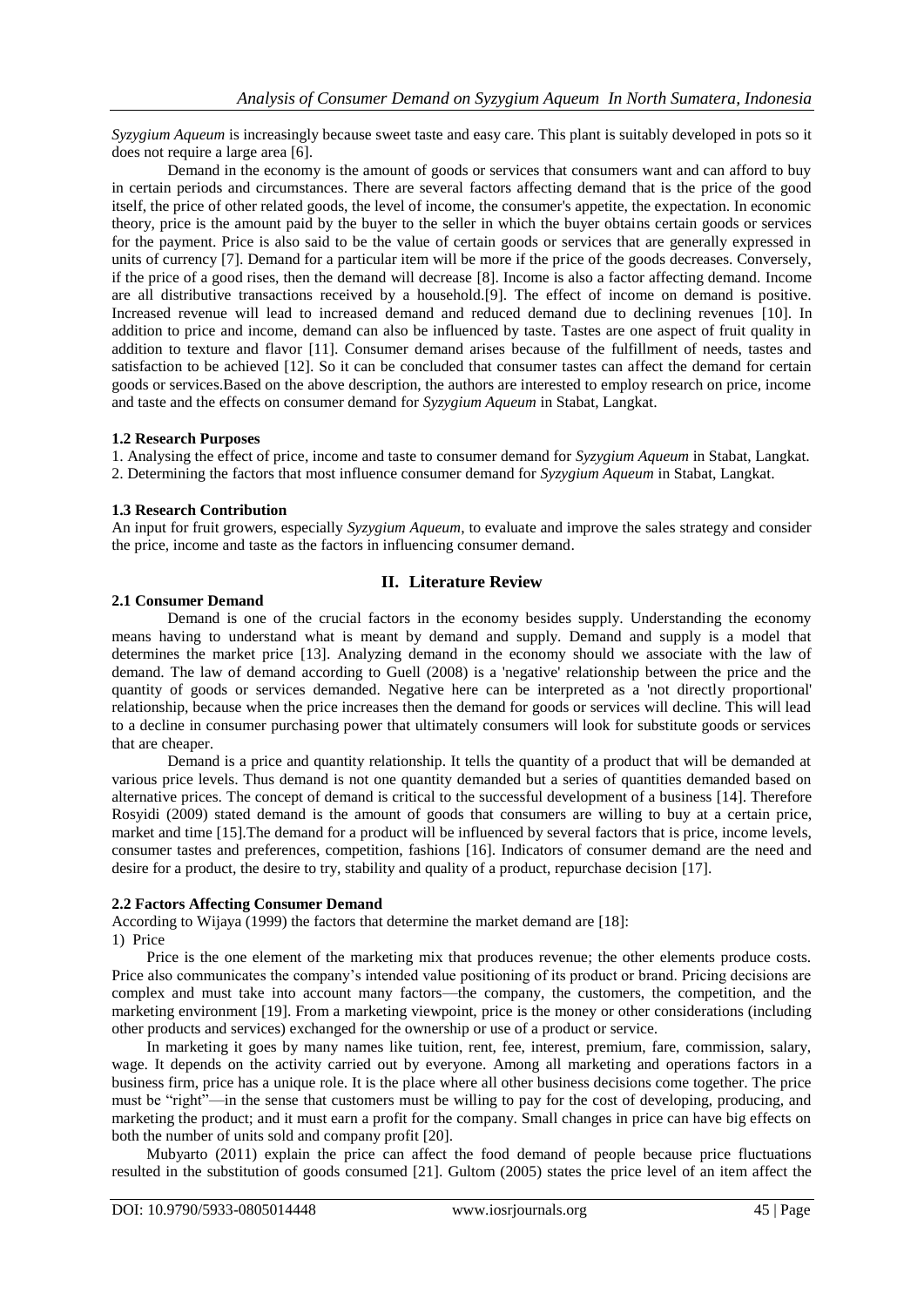amount of the amount purchased by a person. The more expensive the price of an item will decrease the amount purchased on condition that other conditions do not change (cateris paribus) [22]. Stanton (2008) suggested price indicators are affordability, price compliance with product quality, price competitiveness, price compliance with benefits [23].

#### 2) Income

Income are all distributive transactions received by a household. In macroeconomics income is a monetary variable on which households decide whether to spend on goods and services or not [9]. [24] Bastian stated income is the benefit received by all households in the community in a country or region, from the delivery of factors of production or after conducting economic activities. The income is used by the community to meet consumption needs and the rest is a savings to meet the future. Increased income received by households will result in increased food spending [25].

In an Kebudayaan (1998) income is the result of work (business and so on) [26]. While income in the management dictionary is money received by individuals, companies and other organizations in the form of wages, salaries, leases, interest, commissions, fees and profits [27]. Indicators of income are level of income, expenses, additional income [28].

#### 3) Taste

Tastes describe the goods or services offered completely in accordance with the wishes of consumers [29]. Tastes have an influence on people's desire to buy goods or services [30]. One of the factors affecting consumer tastes is the economy that is affected by family income and the number of dependents [31]. It can be concluded that the taste is one factor that affects consumer demand. Taste has a subjective nature because the judgment depends on the particular item. In addition, tastes are also influenced by elements of tradition and religion. Increased consumer appetite for goods leads to increased demand for the goods. Conversely, if consumer tastes go down, then consumer demand will be reduced.

#### 2.3 Hypothesis

- H1: Price affects consumer demand on *Syzygium Aqueum* in Stabat, Langkat.
- H2: Income affects consumer demand on *Syzygium Aqueum* in Stabat, Langkat.
- H3: Taste has an effect on consumer demand on *Syzygium Aqueum* in Stabat, Langkat.
- H4: Price, income, and taste effect consumer demand on Syzygium Aqueum in Stabat Langkat.

## **III. Methodology**

This research was conducted in Stabat, Langkat. Samples was 83 respondents by using purposive sampling methods. Data collection techniques used were observations and questionnaires. Validity and reliability test were conducted to test the feasibility of the questionnaire used as a research instrument. Data analysis technique used is multiple linear regression. F and t tests are used to determine the effect simultaneously and partially between dependent and independent variables. While  $R^2$  is used to find out whether the independent variable (price, income, taste) is right in explaining the dependent variable (consumer demand).

## **IV. Results And Discussions**

## **4.1 Results**

The results of multiple regression analysis are as follows:

- $Y = 14,388 + 0,170$   $X_1 + 0,141$   $X_2 + 0,421$   $X_3 + e$
- Constanta of 14,388 states that if there is no variable X, that is price, income and taste then consumer demand is 14,388 with other factor assumption constant.
- Coefficient  $X_1$  of 0.170 states that any increase in price will affect consumer demand of 0.170 with the assumption of other factors constant.
- Coefficient  $X_2$  of 0.141 states that any income increase will affect consumer demand by 0.141 with the assumption that other factors are constant.
- The coefficient of  $X_3$  of 0.421 states that every increase of one unit of taste will affect consumer demand of 0.421 with the assumption that other factors are constant.

The t test results are described as follows

- T test of price is 2.238. This means that the hypothesis is accepted that the price partially has a positive and significant impact on consumer demand for *Syzygium Aqueum* in Stabat District of Langkat Regency.
- T test of income is 2,436. This means that the hypothesis is accepted that the income partially has a positive and significant impact on consumer demand for *Syzygium Aqueum* in Stabat District of Langkat Regency.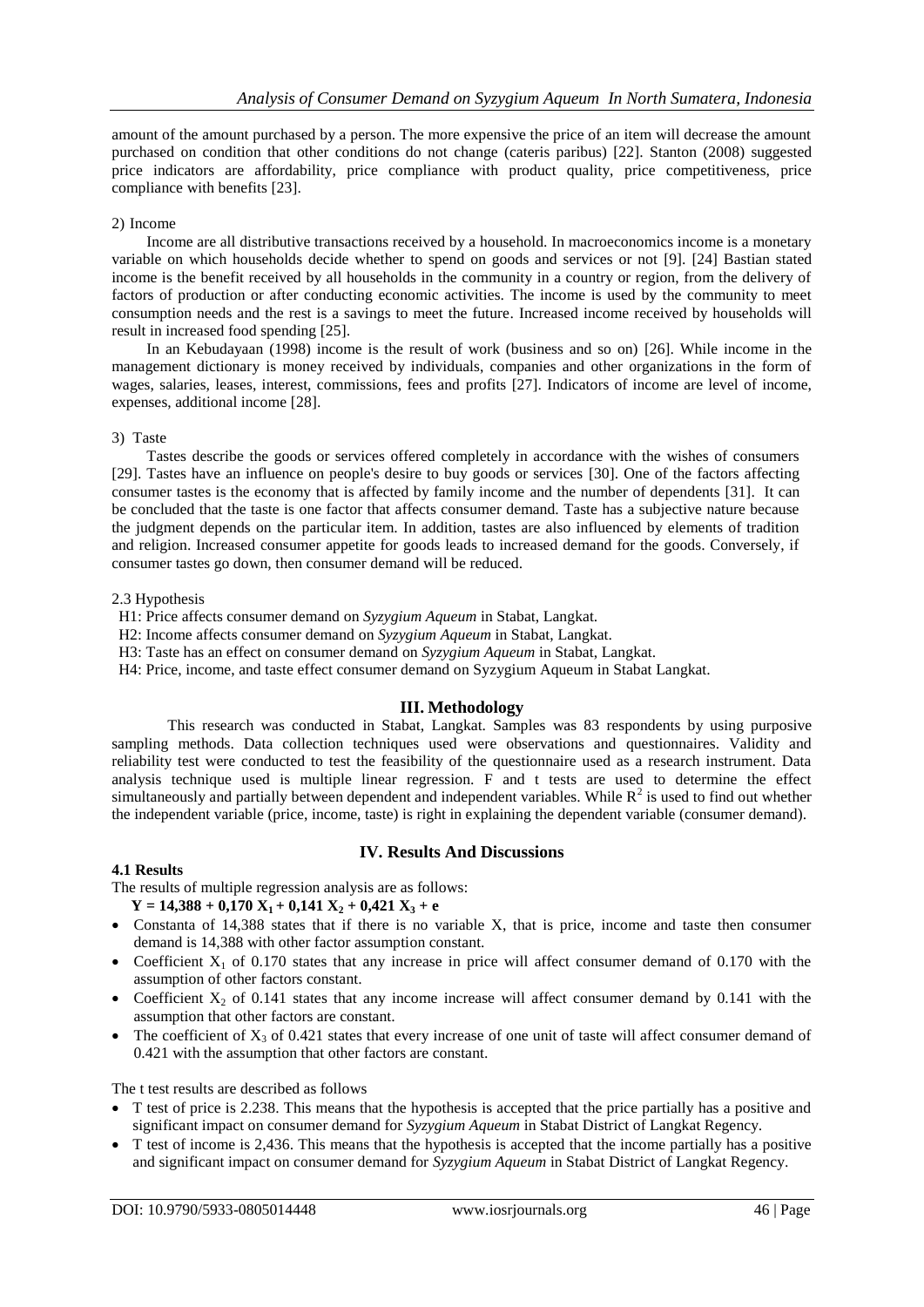T test of taste is 2,677. This means that the hypothesis is accepted that the taste partially has a positive and significant impact on consumer demand for *Syzygium Aqueum* in Stabat District of Langkat Regency.

The F is 11,449. It means the price, income and tastes simultaneously have a positive and significant impact on consumer demand for *Syzygium Aqueum* in Stabat District of Langkat Regency. R<sup>2</sup> is 0.303, means 30.3% independent variables (price, income, taste) are able to explain consumer demand for *Syzygium Aqueum*. While the rest of 69.7% explained by other variables not included in this study.

It can be concluded that partially, price, income and taste have an influence on consumer demand. Simultaneously these three variables also have an influence on consumer demand. Income and taste are the most influential factors, while price is not significantly affected on *Syzygium Aqueum* demand.

#### **4.2 Discussions**

This study concludes that there is influence of price, income, taste partially to consumer demand of *Syzygium Aqueum*. This result is supported by Wolf (2002) summarizing that price is a major factor driving the demand for organic grapes in the United States [32]. The rise in prices led to a decrease in grapes demand. Reaffirmed by Waterlander, Steenhuis, de Boer, Schuit, & Seidell (2012) that the 25% discount on fruit and vegetables in the Netherland can change the number of buyers from 52 to 63 [33]. Therefore the price is very influential on the number of consumer demand for certain goods or services. In relation to income, the results of this study are in line with Stewart, Blisard, & Jolliffe (2003) stating that poorer households in U.S. found fewer fruits and vegetables. Income increase also does not make poor people buy more fruits and vegetables because of other necessities. For non-poor households, the purchase of fruits and vegetables is significantly higher than for poor households. The income effect is important to show the demand for organic products. The demand for organic food is still dependent on income [34]. Demand for organic fresh product continues to grow in line with rising household incomes [35]. For taste, Steiner & Glaser (1995) expressed a good taste more pleasant and more acceptable to respondents [36]. Clark (1998) has a strong evidence that taste and flavour are important factors in consumer food choice and acceptance. These two factors are the key to successful product development. Consumers will often mention the taste and flavour as being a major factor in their preference decision. The taste of food is so important that consumers make repeat purchases at the store [37].

## **V. Conclusion**

5.1 The Impact of Research

This results is expected to be an input for fruit farmers to establish their business strategy by paying attention to price, income and taste as the factors influencing consumer demand on *Syzygium Aqueum*.

- 5.2 Limitations
- 1. This study only limits on price, income and tastes in identifying consumer demand.
- 2. Length of studies are also considered insufficient.

#### 5.3 Recommendations

Other authors are expected to conduct further study with other variables that are more precise, longer research time, more number of respondents and using different research methods thus expected to give more perfect results.

#### **References**

- [1] Jambu Madu Langkat, "Budidaya Pertanian Jambu Air," 2014. [Online]. Available: http://jambumadulangkat.blogspot.co.id/. [Accessed: 08-Feb-2014].
- [2] H. J. Asia, "Sukses Menanam Jambu Madu Deli yang Semanis Madu," *Harian Jurnal Asia*, 05-Jan-2015.
- [3] D. Perbenihan, "Laporan Tahunan," 2012.<br>[4] A. Prasandi, "Tahun Ini Jambu Air Merah
- [4] A. Prasandi, "Tahun Ini Jambu Air Merah Dilepas Oleh Menteri Pertanian," *Tribun Medan*, Medan, 02-Jun-2013.
- [5] T. Hartus, *Berkebun Hidroponik Secara Murah*. Jakarta: Penebar Swadaya, 2002.
- [6] J. Sianturi, "Permintaan Buah dan Bibit Jambu Air Madu Langkat Tinggi," *Medan Bisnis Daily Online*, 2014.
- [7] R. M. Schindler, *Pricing Strategies: A Marketing Approach*. California: SAGE, 2012.
- [8] T. Andreyeva, M. W. Long, and K. D. Brownell, "The impact of food prices on consumption: A systematic review of research on the price elasticity of demand for food," *Am. J. Public Health*, vol. 100, no. 2, pp. 216–222, 2010.
- [9] U. P. Reich, "Concept And Definition Of Income In The National Accounts," *Rev. Income Wealth*, vol. 37, no. 3, pp. 235–247, 1991.
- [10] H. E. Bouis, "The effect of income on demand for food in poor countries: Are our food consumption databases giving us reliable estimates?," *J. Dev. Econ.*, vol. 44, no. 1, pp. 199–226, 1994.
- [11] F. R. Harker, F. A. Gunson, and S. R. Jaeger, "The case for fruit quality: An interpretive review of consumer attitudes, and preferences for apples," *Postharvest Biol. Technol.*, vol. 28, no. 3, pp. 333–347, 2003.
- [12] Eliza, E. Sayamar, and C. Kaswita, "Indonesian Journal of Agricultural Economics ( IJAE )," *Indones. J. Agric. Econ.*, vol. 2, no. 1, pp. 15–34, 2011.
- [13] N. G. Mankiw, *Principles of Macroeconomics*. Ohio: Thomson South-Western., 2007.